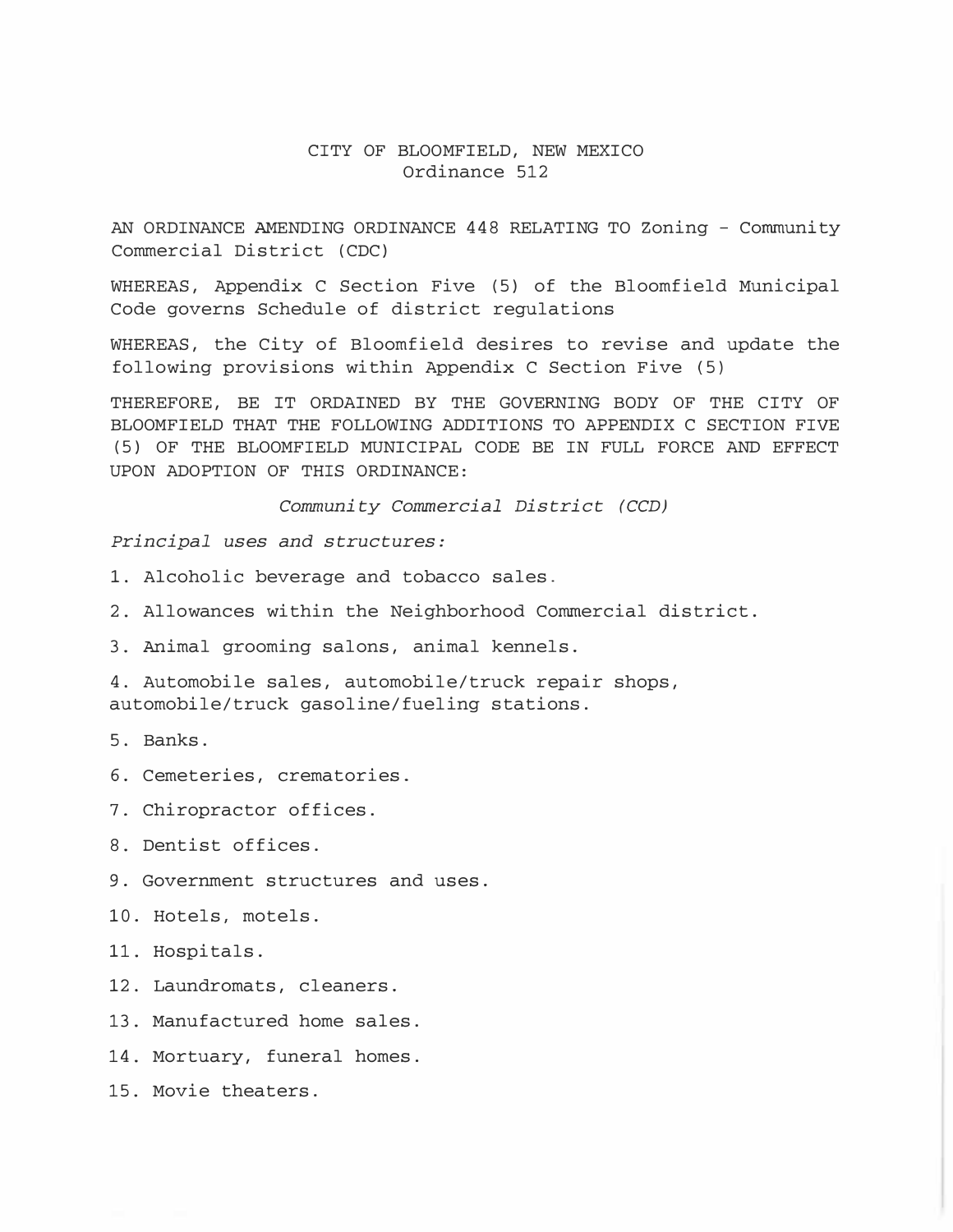16. Nightclubs, dance halls.

17. Office buildings.

18. Self storage buildings, self storage yards.

19. Physician offices.

20. Retail stores.

21. Restaurants, cafe's that may or may not serve alcoholic beverages.

22. Second hand stores, {thrift shops, pawn shops etc.) .

23. Travel trailers in an approved travel trailer park.

24. Veterinarian clinics and hospitals.

Special Use:

Any commercial business or service not included in any of the foregoing, provided that all such uses shall be completely within an enclosed building and are not noxious or offensive by reason of emission of odor, dust, gas fumes, noise, vibration or classified as a public nuisance and has been approved by the city council.

Prohibited uses and structures:

1. Residential uses, except, one mobile home unit for a watchman or grounds caretaker on the same lot or tract of land, provided that such mobile home is not used as a commercial or office unit, and, provided that no other residential unit is located on the same lot or tract.

2. Mobile home parks.

3. Industrial uses.

Parking regulations:

As specified in Section 6, item 12 of the Zoning District Regulations and or all parking areas shall be asphalt, concrete or covered with crushed stone or similar material

Area setback regulations and yard requirements:

1. No setbacks are required.